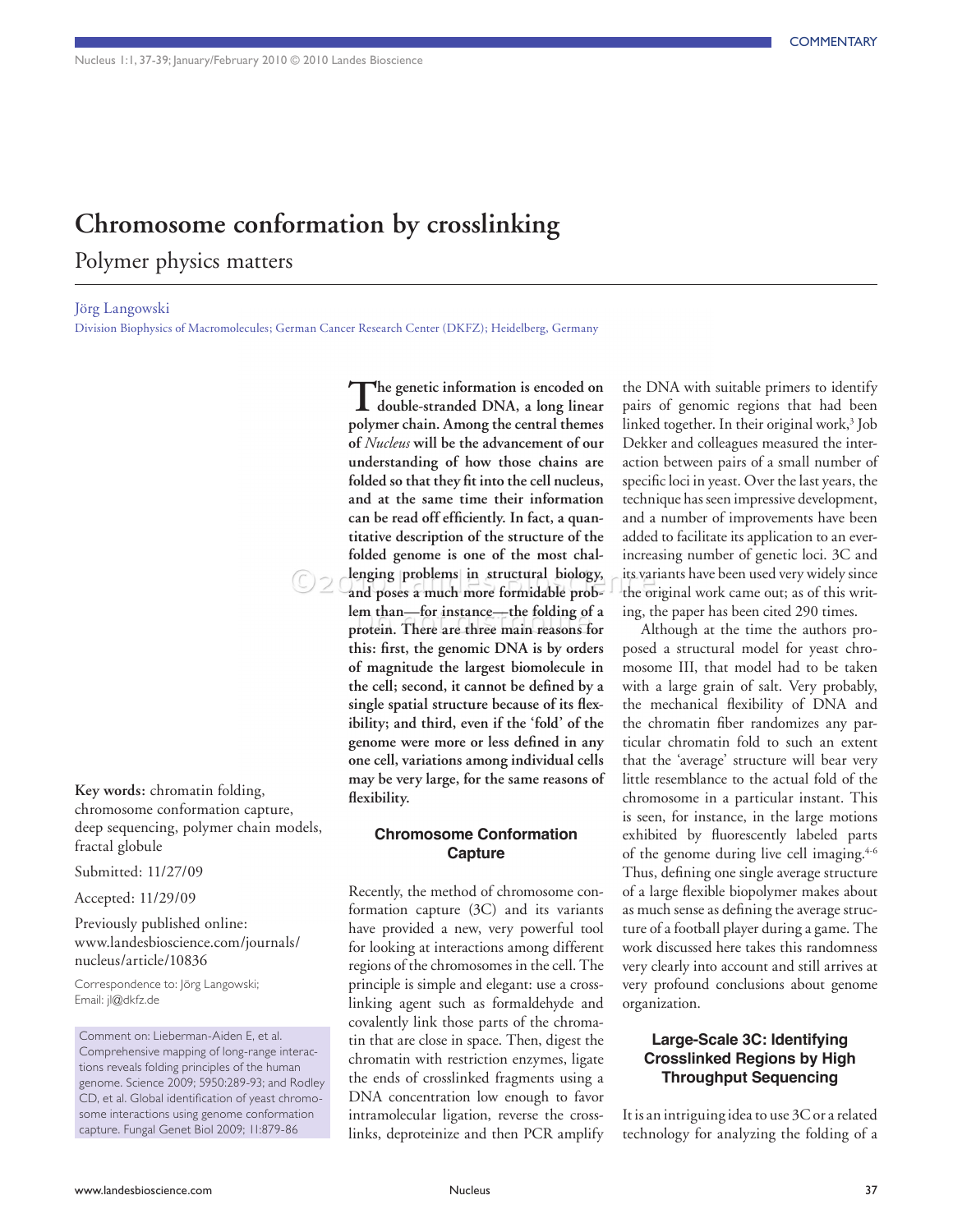complete genome. While higher-throughput variants of 3C have been developed in the last years, only very recently has the coupling of genome crosslinking with massively parallel sequencing enabled tackling problems of that size. I would like to discuss two recent papers that applied the crosslinking/sequencing strategy to the human and to the yeast genome.

#### **Crosslinking Human Cell Lines**

The strategy chosen by Lieberman-Aiden et al.<sup>1</sup> is called Hi-C. After formaldehyde crosslinking, they cut the genomic DNA with a restriction enzyme that leaves overhanging ends and fill them in with biotinylated nucleotides. Blunt-end ligation created chimeric DNAs in which the interacting parts of the genome are covalently linked together and which carry a biotin at the site of ligation. This enabled them, after shearing the DNA to a convenient size, to purify the chimeric fragments using streptavidincoated paramagnetic beads, and to analyze the fragments by Illumina sequencing.

All in all, more than eight million sequence reads were aligned to the human genome, each of them corresponding to a pair of interacting sequences. The number of interactions between each pair of 1 Mb genome segments was represented in a two-dimensional matrix, and the assumption made that the higher this number, the stronger was the interaction between the corresponding two segments.

This 'heatmap' immediately shows some interesting features. First of all, the contact probability between the loci in one chromosome was always larger than the contact probability between different chromosomes. This proves directly the existence of chromosome territories, i.e., that most of the mass of a given interphase chromosome occupies a volume that is not extensively invaded by other chromosomes. Also, the small, gene-rich chromosomes, which FISH studies locate rather in the center of the nucleus, were found to interact preferentially with each other.

### **'Block Matrix' Structure of Genomic Interactions**

Within chromosomes, certain regions showed a higher and others a lower

interaction frequency relative to the average interaction probability for loci at that distance. While this was not surprising per se, the interesting result was that these regions of increased and decreased interaction frequency are not distributed randomly; they come in rather large blocks comprising about one-tenth of the whole chromosome. First, this shows the existence of chromosomal subcompartments, which had been postulated some years ago from FISH experiments and simulation studies.7-9 Second, the whole genome seems to be divided into two compartments, one of which contains more genes, is more highly transcribed and more accessible to DNase than the other compartment. Finally, a powerful statistical analysis revealed that if two chromosome interact, their open regions preferentially interact with one another, and the same holds for the compact regions. The analogy with the classical cytological entities of euchromatin vs. heterochromatin obviously presents itself.

What does the ever-descending subcompartmentalization imply for the overall folding of the chromosomes in the cell nucleus? One way of characterizing the random folding of a polymer chain is to analyze the variation of the interaction probability *I(s)* between two loci at a distance *s*. Lieberman-Aiden's data showed a power-law behavior, with *I(s)* decreasing as *s* -1 for genomic distances up to the size of the subcompartments. Again, this implies a particular folding pattern even within the subcompartment, since for a flexible polymer simply stuffed randomly into a sphere (a so-called 'equilibrium globule') their Monte-Carlo simulations showed that  $I(s)$  will be proportional to  $s^{-3/2}$ , the same as the well-known behavior of an unconstrained chain.<sup>10</sup>

**Fractal Globule Folding**

This means that on the scale of several megabases, chromatin cannot be simply folded randomly, but consists of very small 'globular' regions which condense to larger globules, which then form even larger globules et seq., much as in the Jonathan Swift verse: "So nat'ralists observe, a flea/ Hath smaller fleas that on him prey,/And these have smaller fleas that bite 'em,/And

so proceed ad infinitum." Chromosome subcompartmentalization does not really "proceed ad infinitum," it only extends from the level of whole chromosomes down to a scale of some hundred kilobases, i.e., of the order of a thousand nucleosomes. Still, the resulting structure is self-similar (i.e., fractal) over at least two orders of magnitude. In such a 'fractal globule' the interaction probability decreases with the inverse of the genomic distance, just as the experiments showed.

The fractal globule structure has interesting implications for chromatin unfolding: the structure can freely expand without entanglements, which is much more difficult in a randomly folded chain because it is highly knotted. The seeming ease with which the interphase chromosomes transition into their familiar, nontangled early prophase configurations is compatible with this notion.

### **Crosslinking Yeast**

It is interesting to compare Lieberman-Aiden's data in human chromosomes with another, very similar data set obtained practically at the same time by Rodley et al. in yeast.<sup>2</sup> The yeast genome being much smaller that the human one, the crosslinking/ligation/sequencing strategy can do without the biotin/streptavidin purification step. Cutting the formaldehydecrosslinked genome with an appropriate restriction enzyme, then intramolecularly ligating fragment ends, shearing the ligation mix and Illumina-sequencing the generated fragments showed a regenerated restriction site (indicative of a crosslink) in about 2% of the sequences. The rest was used for genome assembly.

Similar to the human genome data, Rodley and colleagues generated interaction maps within and between the chromosomes, the mitochondrial DNA and the 2 µ plasmid. While globally the number of unique interactions increased linearly with the length of each chromosome, not all possible chromosome pairings were observed. Loops within chromosomes could be clearly identified, and a multilooped structure was postulated for yeast chromosomes, reminiscent of the concepts in the multi-loop subcompartment model by Münkel et al.7 or the random-